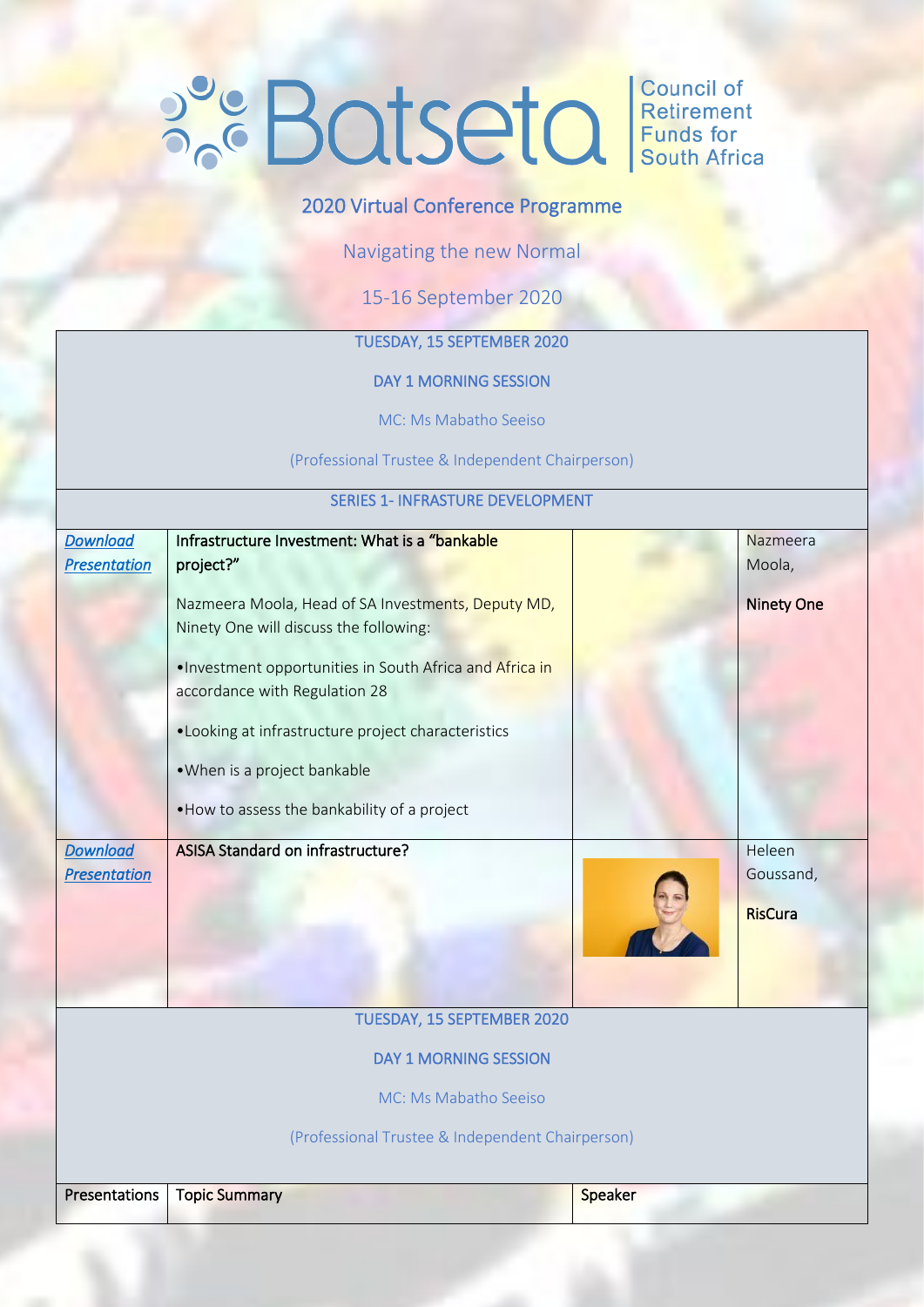| <b>SERIES 2 - IMPACT INVESTING</b> |                                                          |  |                   |  |
|------------------------------------|----------------------------------------------------------|--|-------------------|--|
| <b>Download</b>                    | Impact Investment for Social, Environmental and          |  | Jessica           |  |
| <b>Presentation</b>                | <b>Financial Returns.</b>                                |  | Phalafala,        |  |
|                                    | Prescient Investment Management has a holistic and       |  | Prescient         |  |
|                                    | integrated approach to sustainable investing. We         |  | Investment        |  |
|                                    | believe that we have a duty to ensure that capital flows |  | <b>Management</b> |  |
|                                    | are directed in such a way that they generate a positive |  |                   |  |
|                                    | environmental and social impact, while delivering        |  |                   |  |
|                                    | superior risk-adjusted returns. Jessica Phalafala        |  |                   |  |
|                                    | highlights our impact investing initiatives through the  |  |                   |  |
|                                    | Prescient Clean Energy and Infrastructure Debt Fund      |  |                   |  |
|                                    | and discusses the manner in which we systematically      |  |                   |  |
|                                    | uphold the impact investing theme in our broader         |  |                   |  |
|                                    | investment process by means of an in-house ESG risk      |  |                   |  |
|                                    | analysis tool.                                           |  |                   |  |
|                                    |                                                          |  |                   |  |
| <b>Download</b>                    | Investing for a more sustainable South Africa            |  | Malcolm Fair,     |  |
| <b>Presentation</b>                | In a post COVID world, in the wake of an IMF package     |  | <b>RisCura</b>    |  |
|                                    | and facing a barrage of bad socio-economic news, here    |  |                   |  |
|                                    | we are in South Africa in an industry which marshalls    |  |                   |  |
|                                    | around R5 trillion. How do we invest to make this a      |  |                   |  |
|                                    | better South Africa?                                     |  |                   |  |
|                                    |                                                          |  |                   |  |

## WEDNESDAY, 16 SEPTEMBER 2020

## DAY 2 MORNING SESSION

MC: Ms Linda Mateza

(Vice-Chairperson: Batseta)

# SERIES 4: ESG/ SUSTAINABLE INVESTING

#### Not available for the The asset manager of the future

public domain

A multi-faceted approach that incorporates themes around key topics influencing decision making processes around ESG/RI credentials, Inequality, Diversity and Transformation to name a few



Khaya Gobodo,

**Old Mutual** Investment **Group** 

Jon Duncan,

Old Mutual Investment Group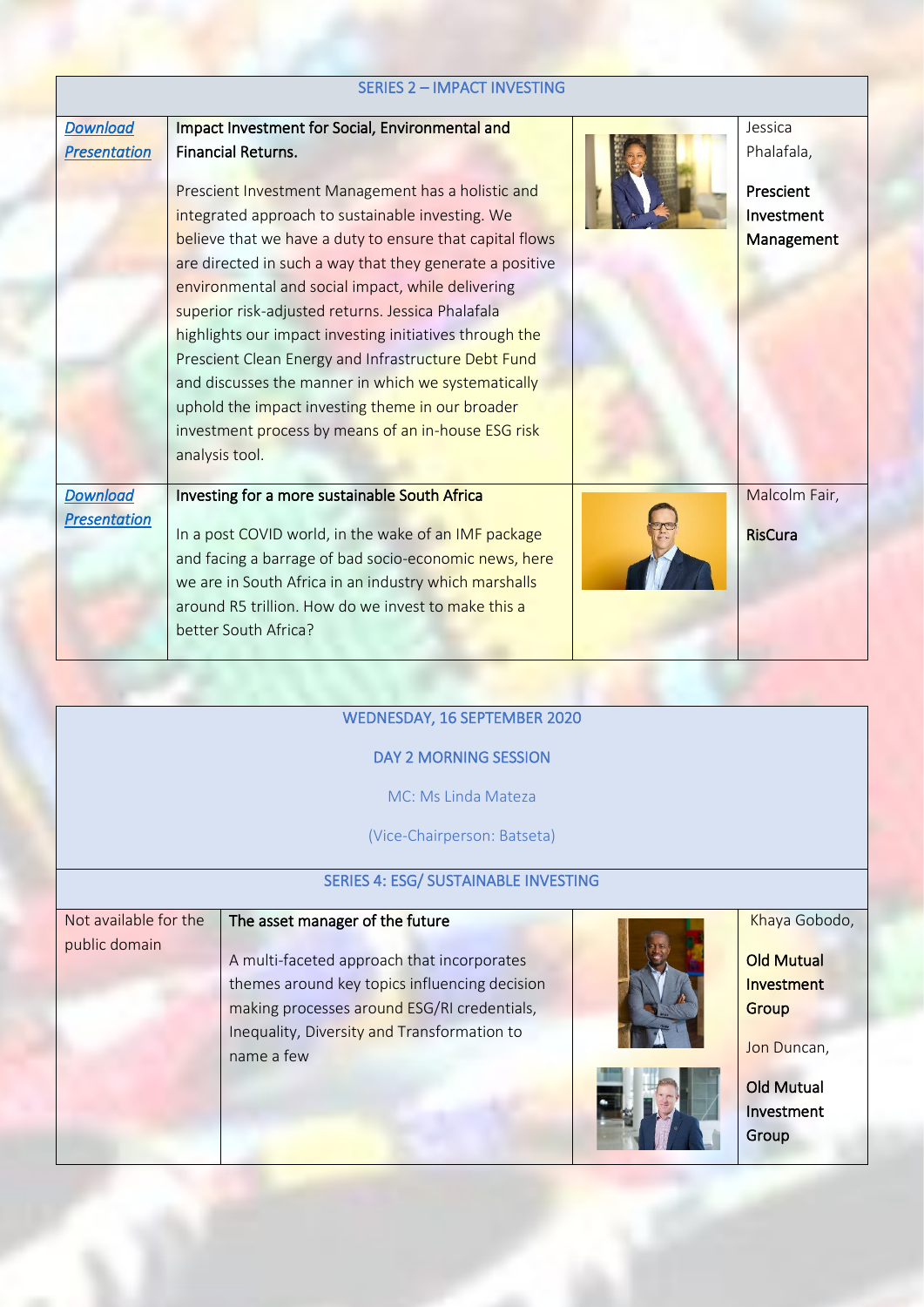| Not available for the |
|-----------------------|
| public domain         |

#### How ESG can create real impact on the group

**ESG** is gaining traction and recognition among both the investment management and investor communities. As investors start to ask questions about what the purpose and impact of their investments are, beyond a singular focus on return, unlisted alternative assets can demonstrate in a very focused way how supporting ESG principles can generate returns for investors as well as have a tangible and lasting impacts.

Mike Adsetts,

Momentum Investments

# SERIES 5: PRIVATE EQUITY

#### *[Download](https://0e1cb70d-72e0-4c2c-bf8b-b449f072b6a7.usrfiles.com/ugd/0e1cb7_e9b81cefcdd64d41a3845c85f1ac26cb.pdf)  [Presentation](https://0e1cb70d-72e0-4c2c-bf8b-b449f072b6a7.usrfiles.com/ugd/0e1cb7_e9b81cefcdd64d41a3845c85f1ac26cb.pdf)*

#### The Demonstration of Private Equity

Private Equity is an increasingly relevant asset class for private investors and becoming more accessible. This is due to a variety of both push and pull factors.

Push factors:

•Lower returns from public markets due to the low yield environment

•Shrinking public markets as companies choosing to stay private for longer

•Portfolio diversification by accessing companies across the ownership cycle

Pull factors:

•Technology opening up new opportunities and reducing barriers for private investors

•Growing demand from private investors mean private equity managers want to cater for the new market growth

Tim Boole, Head of Product Management for Schroders Private Equity, will examine these in detail and share what this could mean for your investment portfolio.



Tim Boole,

**Schroders** Private Equity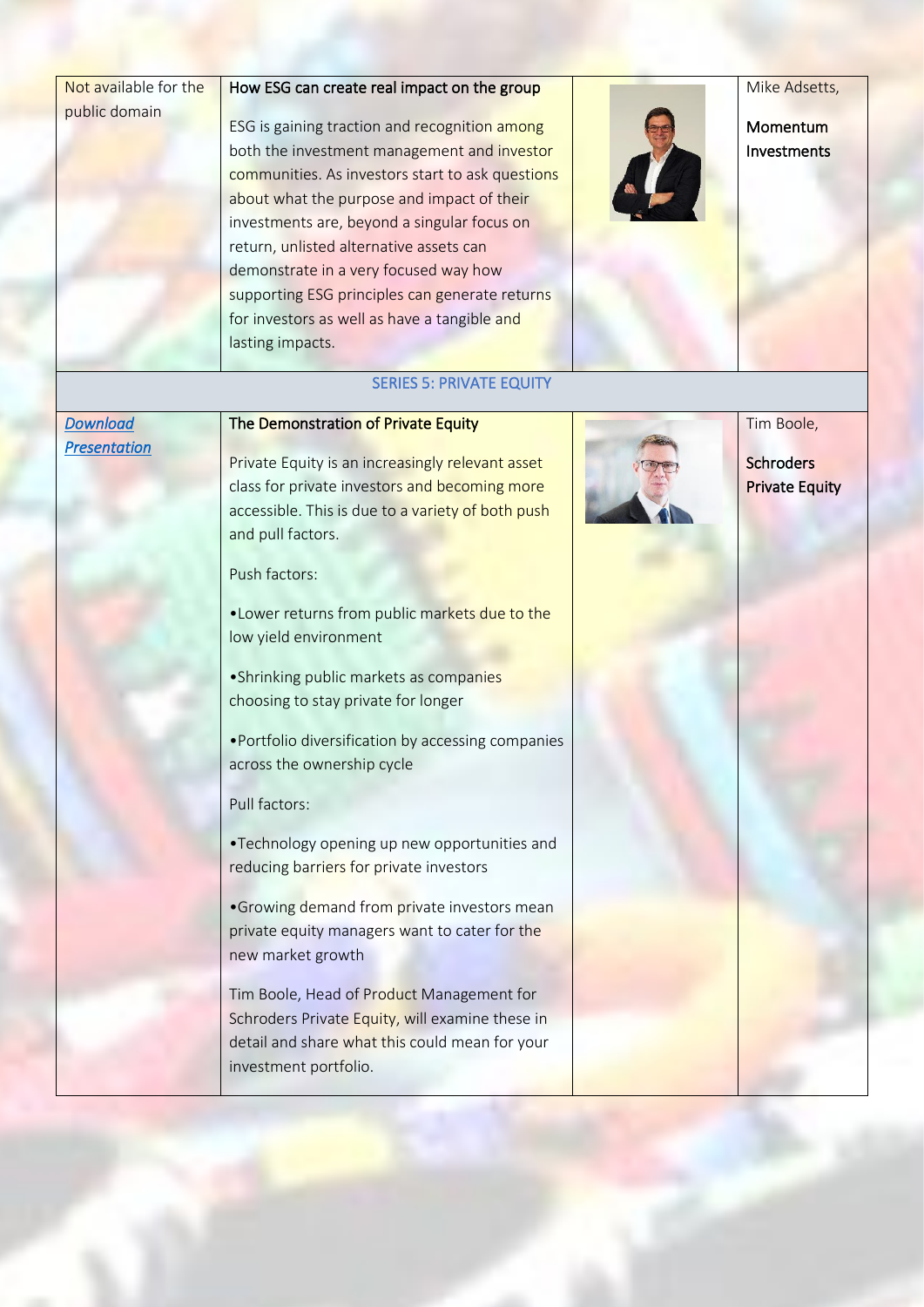| <b>Download</b>     | As an asset class private equity is very well                                                      | Treena               |
|---------------------|----------------------------------------------------------------------------------------------------|----------------------|
| <b>Presentation</b> | suited to the long-term investment horizon of                                                      | Magnuire,            |
|                     | pension funds and investing now can potentially                                                    |                      |
|                     | lock in future distributions to correspond with                                                    | Moravia Capital      |
|                     | benefit payments in future years - with the                                                        | Investments          |
|                     | added advantage of providing diversification and                                                   | Svenja Becker,       |
|                     | higher returns that public equities.                                                               |                      |
|                     |                                                                                                    | Moravia Capital      |
|                     | We invite you to join us in this session today to                                                  | Investments          |
|                     | look at why private equity is a suitable and                                                       | Peter Willner,       |
|                     | attractive asset class for pension funds, ways to                                                  |                      |
|                     | invest into private equity funds and also explain<br>some of the different characteristics in more | <b>Siemans Group</b> |
|                     | detail.                                                                                            | of Pension           |
|                     |                                                                                                    | <b>Funds</b>         |
|                     | We also have the privilege of an interview with                                                    |                      |
|                     | Peter Willner, Head of Alternative Assets at                                                       |                      |
|                     | Siemens Financial Services GmbH, the manager                                                       |                      |
|                     | of the Siemens Pension Schemes. We will                                                            |                      |
|                     | discuss how their pension fund first made the                                                      |                      |
|                     | decision to invest in Private Equity, the hurdles                                                  |                      |
|                     | the faced, the route they took and how the                                                         |                      |
|                     | private equity portfolio has grown and                                                             |                      |
|                     | developed over the past 20+ years.                                                                 |                      |
| <b>Download</b>     | Benefits of private equity secondaries and its                                                     | Juan Coetzer,        |
| <b>Presentation</b> | role in the ecosystem                                                                              |                      |
|                     |                                                                                                    | Sasfin               |
|                     | how long must this be?                                                                             |                      |
|                     |                                                                                                    |                      |
| <b>Download</b>     | Creating value in your private equity portfolio                                                    | Paul Moeketsi,       |
| <b>Presentation</b> | using and ESG framework                                                                            | Sanlam               |
|                     | This session will discuss how investors can                                                        | Investments          |
|                     | create impact and lasting value with private                                                       |                      |
|                     | equity investments. We will consider which                                                         |                      |
|                     | aspects of the mid-market make it a compelling                                                     |                      |
|                     | space to implement value creation strategies.                                                      |                      |
|                     | We will also look at how ESG and value creation                                                    |                      |
|                     | strategies can be integrated into all phases of                                                    |                      |
|                     | the investment process, specifically considering                                                   |                      |
|                     | the tools and practices most relevant to fund                                                      |                      |
|                     | managers.                                                                                          |                      |
|                     |                                                                                                    |                      |
|                     | TUESDAY, 16 SEPTEMBER 2020                                                                         |                      |

DAY 1 MORNING SESSION

MC: Ms Linda Mateza